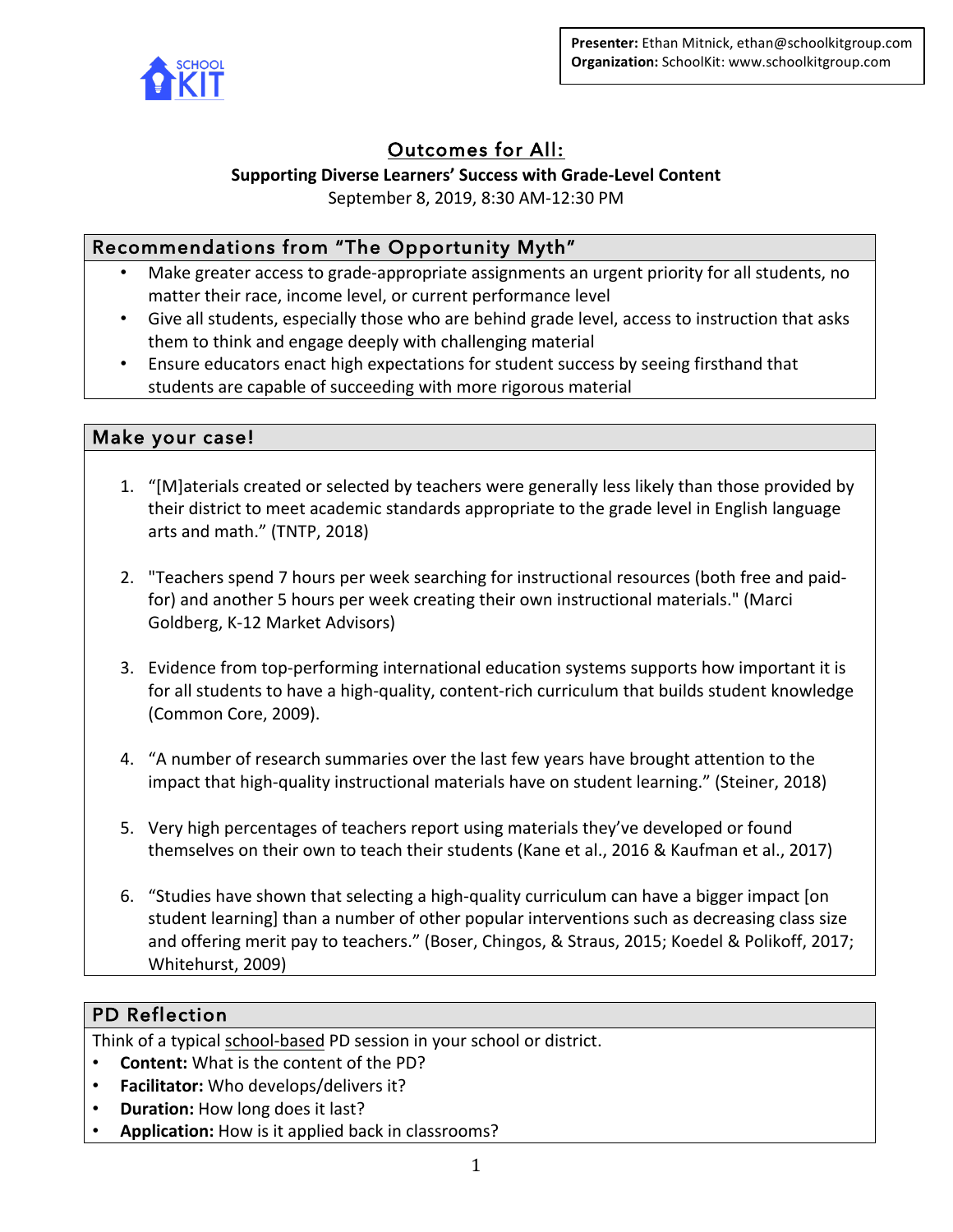

# Prairie City & Magic Math: A Case Study

Prairie City School District, a Class C school district in Nebraska, had experienced several years of low student achievement in math, which was more pronounced at its schools serving high populations of English Learners. Schools had been inconsistently using a math curriculum purchased by the district 4 years earlier, with limited district or school-based expectations for adherence to the curriculum resources. Professional learning on math instruction in Prairie City had usually consisted of 1-2 days of training per year on the existing curriculum, largely focused on how to use the resource and its different components. In addition, 3 or 4 teachers from each school were also sent to external math conferences and institutes.

District Elementary Curriculum Specialist Angela Roberts, having attended professional learning offered by the NDE, learned about the impact of adopting high-quality instructional materials paired with intensive professional learning, worked with her colleagues to map out a plan to improve math outcomes for Prairie City students. Here is her story.

## **July to December, 2018**

Angela realized that it was challenging for many of her K-5 elementary schools to provide contentspecific support and training on math instruction at the school level, either because their leaders lacked expertise on math content and pedagogy, or because the school leadership teams were very small in size. Generally, teachers were more comfortable teaching ELA, and many teachers and leaders did not consider themselves "math people." In October, Angela conducted a 5 minute district wide survey on a PD day to measure teacher and leader buy-in to the current curriculum and professional learning supports offered by the district, and also gave participants the chance to offer suggestions on how to improve it. She analyzed the findings and kept them in mind as she built her plan for curriculum adoption and professional learning, and also reached out to ESU colleagues for support.

With the possibility of new textbook adoption on the horizon, Angela and her team, along with an ESU staff developer, created a plan to engage multiple stakeholders in the selection and adoption process. First, she assembled a Math Committee with two representatives from each school- one teacher and one administrator. She convened the Math Committee three times for half days over the course of Fall, 2018. The committee learned about the Math Instructional Shifts demanded by Nebraska's College and Career Ready Standards for Mathematics, and then created a district vision for math instruction. They learned about the intersection of the Shifts and the selection of quality, aligned instructional materials. The Math Committee selected 3 different potential math curriculum programs (all rated "green" on EdReports website) and Angela arranged to receive sample materials and to hear presentations from each program vendor. The Committee also invited all educators from across the district to come to the district office to review the sample materials and learn more about the Math Committee's process, and kept the greater community updated by sharing information regularly in the district newsletter. In December, the Committee ended up selecting Magic Math for their K-5 math curriculum, and shared this news and their decision-making process widely with educators and families across the district along with their rationale for choosing the program by holding a webinar and providing a brief presentation for principals to share at their December staff meetings.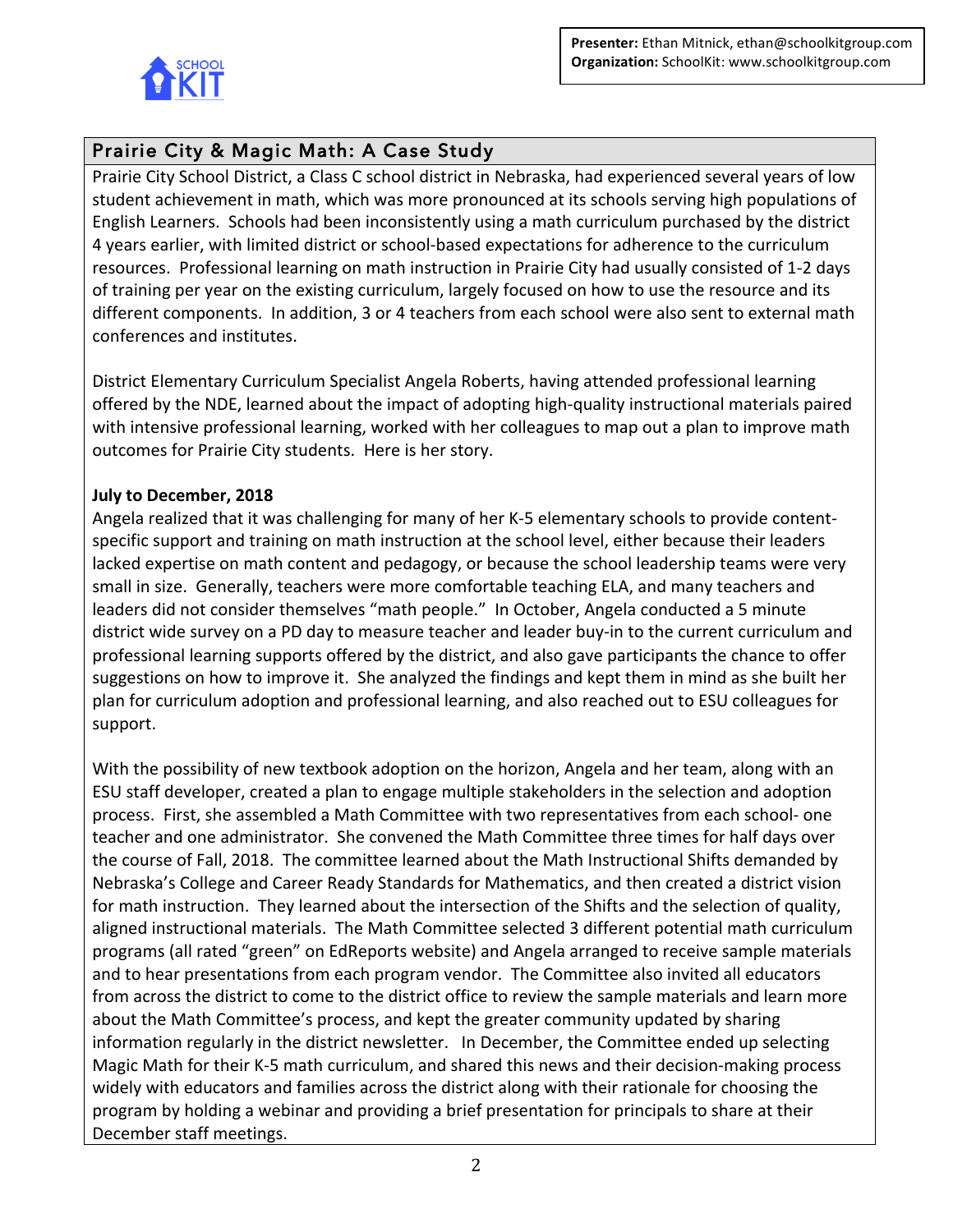

# January to June, 2019

The Math Committee continued to meet over the course of the winter and spring of 2019, this time for three 2-hour sessions held toward the end of the school day. The Committee's focus shifted from curriculum selection over to planning for implementation. The committee accomplished the following:

- Learned about the research behind the curriculum and best practices for curriculum selection and implementation
- Received materials and training on how to re-deliver a session back at their schools on the new curriculum and why it's important; this session was designed to share high-level curriculum research with teachers and give them a chance to start exploring the materials
- Provided feedback on Angela's plan for professional learning for the upcoming school year and on district expectations for school-level implementation
- Discussed bumps in the road they might face during implementation in terms of educator knowledge, skill, and mindset, and what they might do to address these challenges

Angela realized the profound impact that school leaders have on curriculum support and implementation, and she appreciated that so much of teacher improvement work happens at the school level and is driven by school leaders. She also realized she was up against a culture in which principals and assistant principals tended to be more focused on building management and operations than on true content-specific instructional leadership. For this reason, she worked with her colleagues and ESU staff developer to plan and deliver a 2-day Math Instructional Leadership Institute for principals, APs, instructional coaches, and teacher leaders that she held in June, 2019 before leaders started up their summer planning. At the Institute, Prairie City school leaders...

- Reviewed math performance data (including subgroup performance data) from prior school years and reflected on what had gone well and what had not
- Learned about the foundations of college- and career-ready math instruction and the Shifts, as well as more about Magic Math, particularly the components of the program that are vital for school leaders to know about such as the flow of a Magic Math block and its components
- Learned about the first in a sequence of math leadership topics that would be part of the 4 additional halfdays of professional learning that leaders would receive on leading Magic Math during the school year
- Explored Prairie City's vision for math instruction and asked questions about it. Together, the district staff and school leaders ironed some of the details to ensure clear expectations for Magic Math implementation. They dug into which aspects of implementation would be flexible and which would be mandated for all schools to ensure equity of implementation
- Planned out key summer tasks to focus on that would set the stage in their schools for Magic Math implementation
- Learned about the district's Magic Math-specific success metrics and walk-through tool

## **July 2019 through the 2019-2020 School Year**

Starting in July, leaders received monthly coaching on their math instructional leadership and the application of their work supporting teachers with planning and instructional coaching. They also attend four additional half-days of training on topics in Leading Magic Math.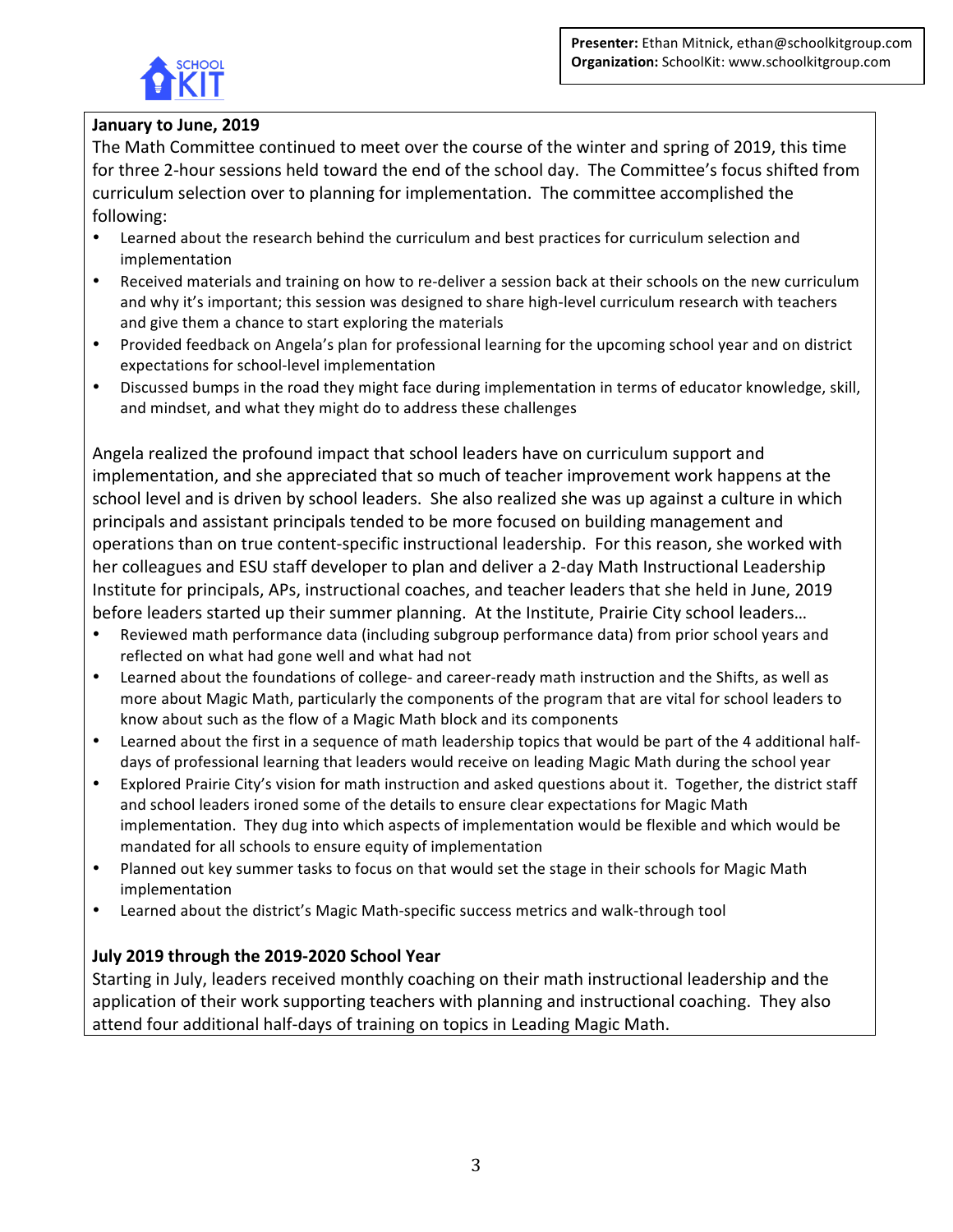

# Guiding Principles: Ensuring Outcomes for All

## **High Quality Professional Learning**

- **1.** Start with a solid Tier 1/general education foundation.
	- **a.** Educators should be supported to scaffold and differentiate from this foundation. Stronger Tier 1 instruction means fewer students need remediation/intervention.
	- **b.** Ensure all educators understand the Instructional Shifts in ELA and Math demanded by College- and Career-Ready standards.
- **2.** Once the foundation is built, provide *additional professional learning* for teachers & leaders on how to scaffold and support diverse learners on core curriculum content *through the lens* of Tier 1 instruction.
- **3.** Special education/academic support teachers ALSO need professional learning on the general education curriculum.

## **Aligning Resources & Materials**

- **1.** Intervention should supplement, *not supplant*, core instruction.
- **2.** Keep supplementary supports for diverse learners **aligned to core instruction** whenever possible.
	- **a.** *ELA/Literacy Example*: Provide diverse learners with additional knowledge-building on the Middle Ages in preparation for an upcoming unit on *The Whipping Boy*
	- **b.** *ELA/Literacy Non-Example*: Students read texts and articles from a computer-based reading program that are topically unrelated to core instruction
	- **c.** *Math Example*: Provide diverse learners with targeted review of pre-requisite standards for an upcoming Eureka math module
	- **d.** Math Non-Example: Provide diverse learners with general remediation of last year's content

## **Systems and Structures**

- **1.** Increase inclusive scheduling (push-in instead of pull-out) when possible and when appropriate.
- **2.** Special education/academic support teachers need planning time together with general education teachers.
- **3.** Leaders need training on how to implement the systems and structures that support this work.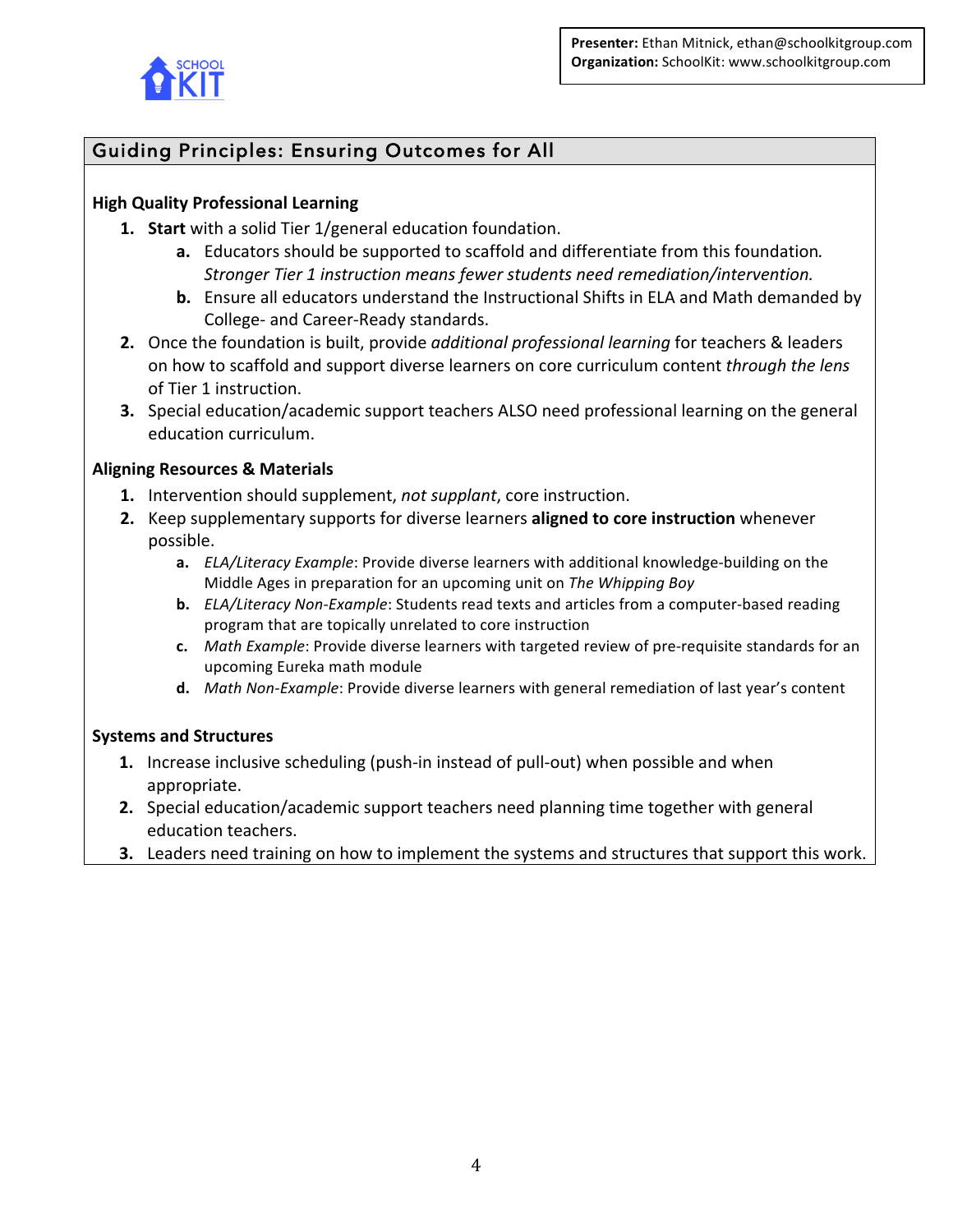

# **Intervention Content Leader Syllabus**

### **Day 0: Launch**

Launching our Work: Mindsets & Systems that Support Diverse Learners

- Setting the Context and Establishing a Vision: Louisiana's Theory of Action, *The Opportunity Myth*, the "Outcomes for All" framework, and defining "students who struggle"
- Self-Assessment: Pinpoint strengths and weaknesses in current programming as related to the "Outcomes for All" framework

| <b>Intervention Content Leaders: ELA Sequence of Learning</b>                                    |                                                                                                                                                                                                                                                                                                                                                                                                                                                                                                                                                                                                                                                                                                                   |  |
|--------------------------------------------------------------------------------------------------|-------------------------------------------------------------------------------------------------------------------------------------------------------------------------------------------------------------------------------------------------------------------------------------------------------------------------------------------------------------------------------------------------------------------------------------------------------------------------------------------------------------------------------------------------------------------------------------------------------------------------------------------------------------------------------------------------------------------|--|
| <b>ELA</b><br>Day 1                                                                              | ELA Content: Vision of Excellence, ELA/Guidebooks Foundations, and Classroom Case Study<br>The ELA Instructional Shifts: Experience and unpack the three instructional shifts, and explore<br>$\bullet$<br>how they live in the ELA Guidebooks<br>Unpack a Guidebooks unit to understand the backwards design principle<br>$\bullet$<br>Engage in a classroom case study to consider how we should and should not use various sources<br>$\bullet$<br>of data to inform instructional decisions<br>Revisit self-assessment and reflect on current schoolwide practices in literacy<br>$\bullet$                                                                                                                   |  |
| <b>ELA</b><br>Day 2                                                                              | ELA Content: Supports for Reading and Understanding Complex Texts - Part I (Text Complexity, Reader's<br>Circles, and TDQs)<br>Engage in a lesson from the Guidebooks unit as students, then debrief and unpack the experience<br>$\bullet$<br>Learn and apply a process for analyzing a text's qualitative complexity<br>$\bullet$<br>Deepen understanding of the Guidebooks approach to close reading<br>٠<br>Analyze how a sequence of questions can serve as a scaffold that support the reader in<br>$\bullet$<br>understanding these big ideas<br>Practice anticipating misconceptions and planning for additional questions to serve as scaffolds<br>$\bullet$                                             |  |
| <b>ELA</b><br>Day 3                                                                              | ELA Content: Supports for Reading and Understanding Complex Texts - Part II (Knowledge and<br>Vocabulary)<br>Deepen understanding of the role knowledge and vocabulary play in reading comprehension, and<br>$\bullet$<br>examine the supports for building and activating knowledge and vocabulary provided in the<br>Guidebooks<br>Learn and practice applying additional knowledge and vocabulary supports for students who<br>٠<br>struggle                                                                                                                                                                                                                                                                   |  |
| Application: Implement a lesson and bring back evidence of student learning to our next session. |                                                                                                                                                                                                                                                                                                                                                                                                                                                                                                                                                                                                                                                                                                                   |  |
| <b>ELA</b><br>Day 4                                                                              | Morning ELA Content: Supports for Reading and Understanding Complex Texts - Part II (Fluency) and<br><b>Small Group Instruction</b><br>Deepen understanding of the role fluency plays in reading comprehension, and Understand the<br>principles of effective fluency instruction<br>Examine the fluency-building supports in the Guidebooks and learn strategies for providing<br>additional fluency support for students who need it<br>Learn how to plan for effective small group instruction in literacy<br>$\bullet$<br><b>Differentiated Afternoon Sessions:</b><br>Teachers: Preparing to Support Teachers in Effective ELA Planning Practices<br>$\bullet$<br>Leaders: Schoolwide Systems and Structures |  |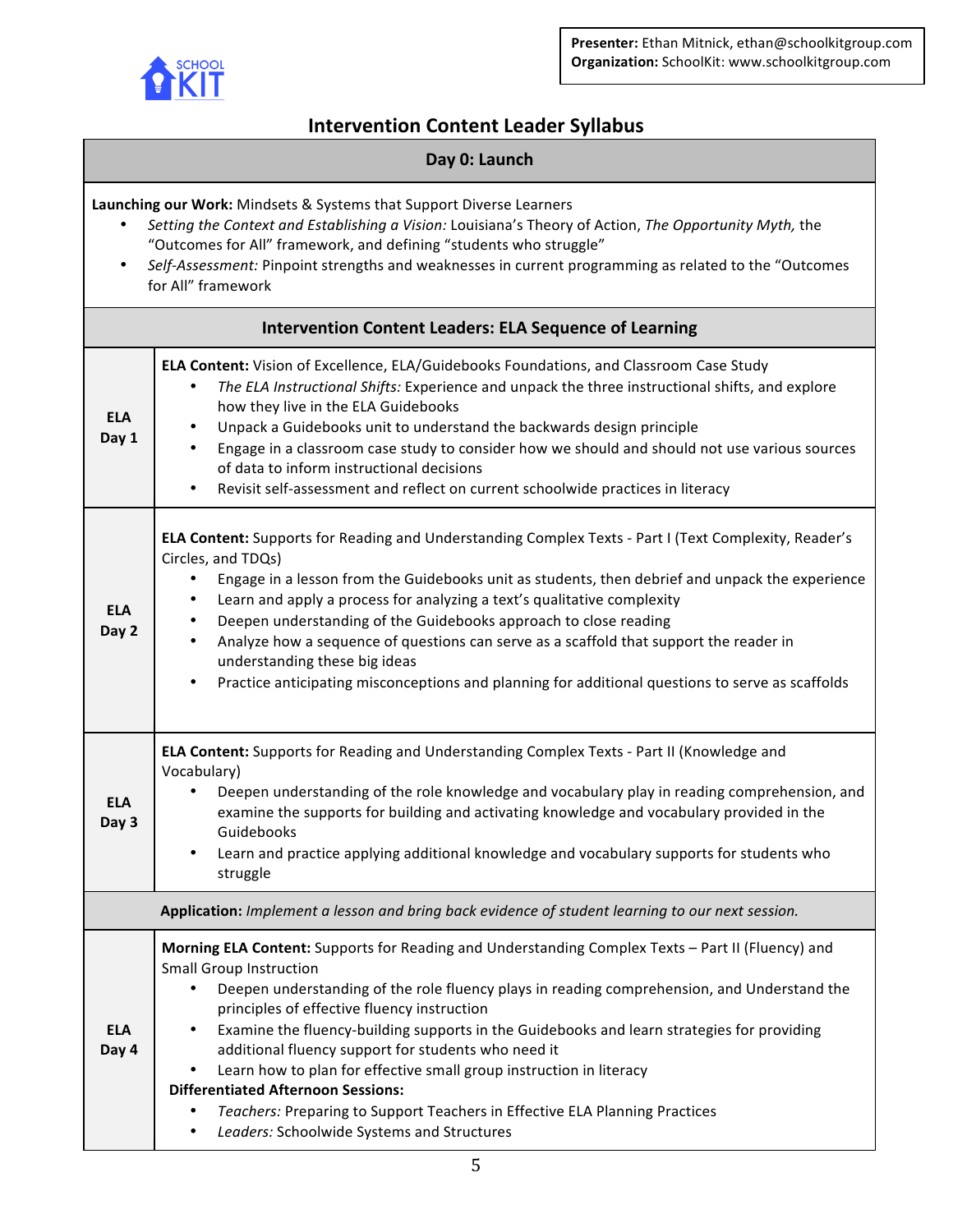

| <b>Intervention Content Leaders: Math Sequence of Learning</b> |                                                                                                                                                                                                                                                                                                                                                                                                                                                                                                                                                                                                                                                                                                           |  |
|----------------------------------------------------------------|-----------------------------------------------------------------------------------------------------------------------------------------------------------------------------------------------------------------------------------------------------------------------------------------------------------------------------------------------------------------------------------------------------------------------------------------------------------------------------------------------------------------------------------------------------------------------------------------------------------------------------------------------------------------------------------------------------------|--|
| Math<br>Day 1                                                  | Math Content: Vision of Excellence, Math Foundations, and Classroom Case Study<br>The Math Instructional Shifts: Unpack the three math instructional shifts, and explore how they<br>live in the Engage NY Math Curriculum<br>Unpack a module to understand the backwards design principles of the curriculum<br>٠<br>Engage in a classroom case study to a class roster/set of data and determine the challenges<br>٠<br>students may face in accessing the tasks in this unit<br>Revisit self-assessment and reflect on current schoolwide practices in literacy<br>٠                                                                                                                                   |  |
| <b>Math</b><br>Day 2                                           | Math Content: Experience and Unpack a Lesson and Explore Supports<br>Experience and debrief a lesson provided in the curriculum and highlight supports that are<br>$\bullet$<br>already built into this lesson<br>Examine how the lesson was designed to address the aspect of rigor called for by the standard(s),<br>and anticipate potential misconceptions or barriers in the lesson<br>Follow the process modeled in the morning to unpack and annotate a lesson, and identify<br>٠<br>opportunities to add in additional supports to the lesson                                                                                                                                                     |  |
| Math<br>Day 3                                                  | Math Content: Addressing Gaps in Unfinished Learning Part I (Tracing Coherence) and Part II (Whole<br>Group Instruction)<br>Deepen understanding of the coherence across grade-levels<br>Analyze sample student work from the diagnostic assessment to determine where, specifically,<br>$\bullet$<br>students have unfinished learning<br>Learn and apply strategies for addressing these gaps through whole group instruction within the<br>$\bullet$<br>grade-level lesson<br>Application: Work in grade-level teams to unpack grade-level tasks and make a plan for how you<br>$\bullet$<br>could address unfinished learning through this grade-level task based on a sample data set                |  |
|                                                                | Application: Implement a lesson and bring back evidence of student learning to our next session.                                                                                                                                                                                                                                                                                                                                                                                                                                                                                                                                                                                                          |  |
| <b>Math</b><br>Day 4                                           | Morning Math Content: Addressing Gaps in Unfinished Learning Part III (Small Group)<br>Learn and apply strategies for how to address gaps through targeted small group instruction<br>Based on a sample data set, determine which students may require more intensive interventions<br>and explore options for these students<br>Application: Work in grade-level teams to make a plan for how you could address unfinished<br>learning through small group instruction based on the sample data set from the previous session<br><b>Differentiated Afternoon Sessions:</b><br>Teachers: Preparing to Support Teachers in Effective Math Planning Practices<br>Leaders: Schoolwide Systems and Structures |  |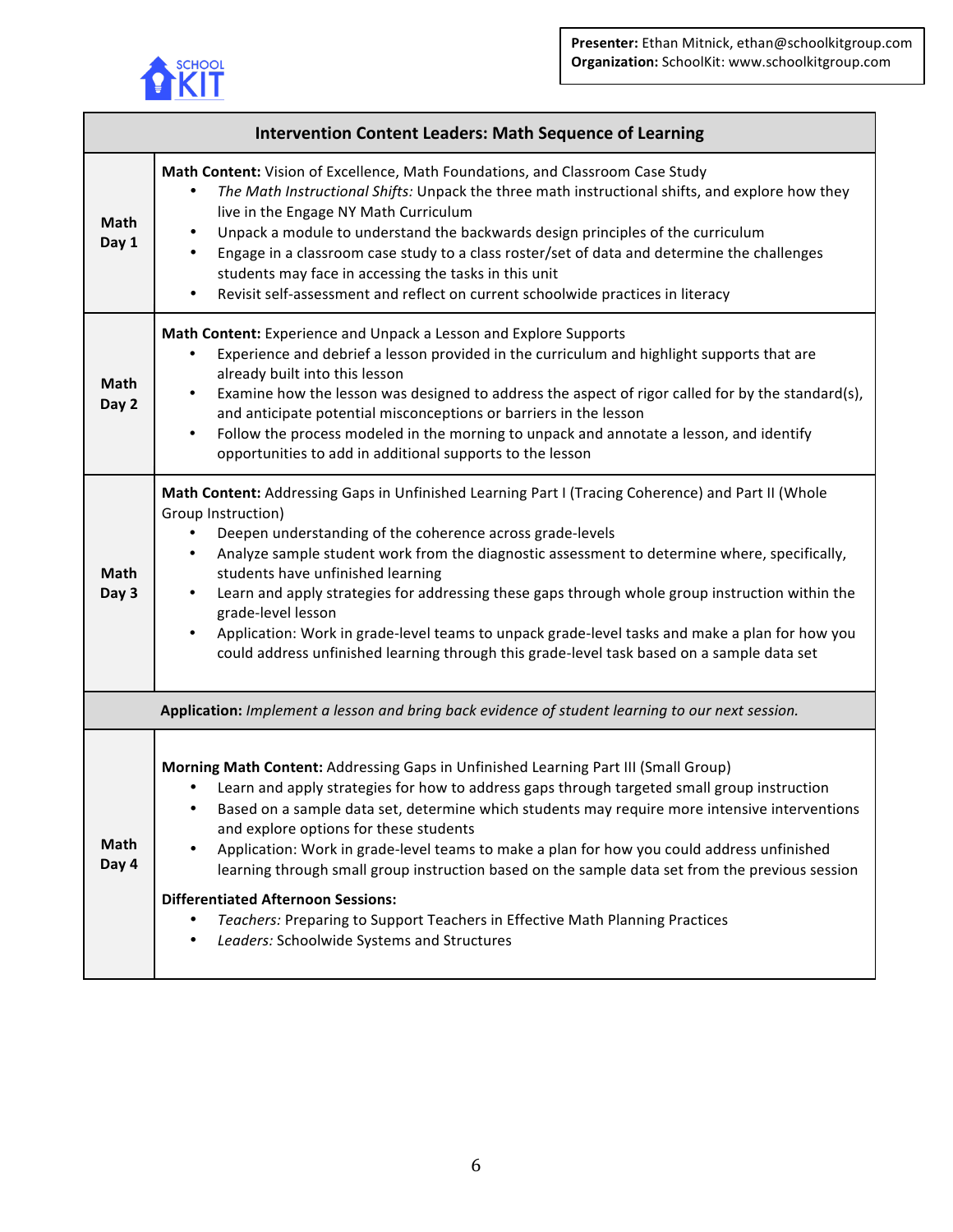

# Stacey's Story

During her time in kindergarten, first, and second grade, Stacey loved coming to school and arrived every day excited to learn, even though she performed below her peers in mastering foundational reading skills. While Stacey loved to read and quickly mastered print concepts, she struggled with phonemes and decoding. These issues became more apparent in  $3^{rd}$  grade. Noticing Stacey's reading challenges and wanting her to feel more successful, her  $3^{rd}$  and  $4^{th}$  grade teachers at Brightwood Elementary School made sure to give Stacey lower-Lexile versions of the texts being assigned in class and also provided her with additional time on the school's computer-based reading program during her literacy block. By fifth grade, Stacey had not improved her reading ability and continued to fall further behind her peers and below grade-level. She struggled to decode words and her reading became very choppy. Since she couldn't read with fluency, she also struggled to understand what she was reading.

From  $5<sup>th</sup>$  to  $8<sup>th</sup>$  grade, Stacey received two types of support: pull-out supports in the school's Title I room, where she also spent time reading texts at her reading level, and push-in supports during the literacy block, during which she worked on a computer-based reading program with a reading specialist teacher and also received modified versions or summaries of the texts the class was reading.

In her earliest years, Stacey loved math and excelled in spatial reasoning. However, she had a harder time working with numbers and by grade 2 she was falling behind her peers. By grade 4, these issues became increasingly problematic as students began multiplying and dividing multi-digit numbers. Her teachers identified that she struggled with her basic multiplication and division facts, so they placed her in a group with other students who also needed to work on these skills. During whole group instruction, Stacey and her group were able to work on their multiplication and division facts while other students moved on to multi-digit multiplication and division. Stacey also went to the pull-out Title 1 room twice a week during the math block, where she worked on a computer-based intervention program designed to reinforce foundational skills.

Stacey is now in eighth grade at Brightwood Middle School. She is trending towards earning Ds and Fs on her end of year report card and feels a sense of dread about the academic demands she will face as a high school freshman. She is reading at a  $4<sup>th</sup>$  grade level according to the school's leveled reading program, and lacks the necessary math skills and knowledge she needs to be ready for Algebra. Although Stacey received intensive support from well-intentioned teachers over the last five years of her education, why isn't she ready?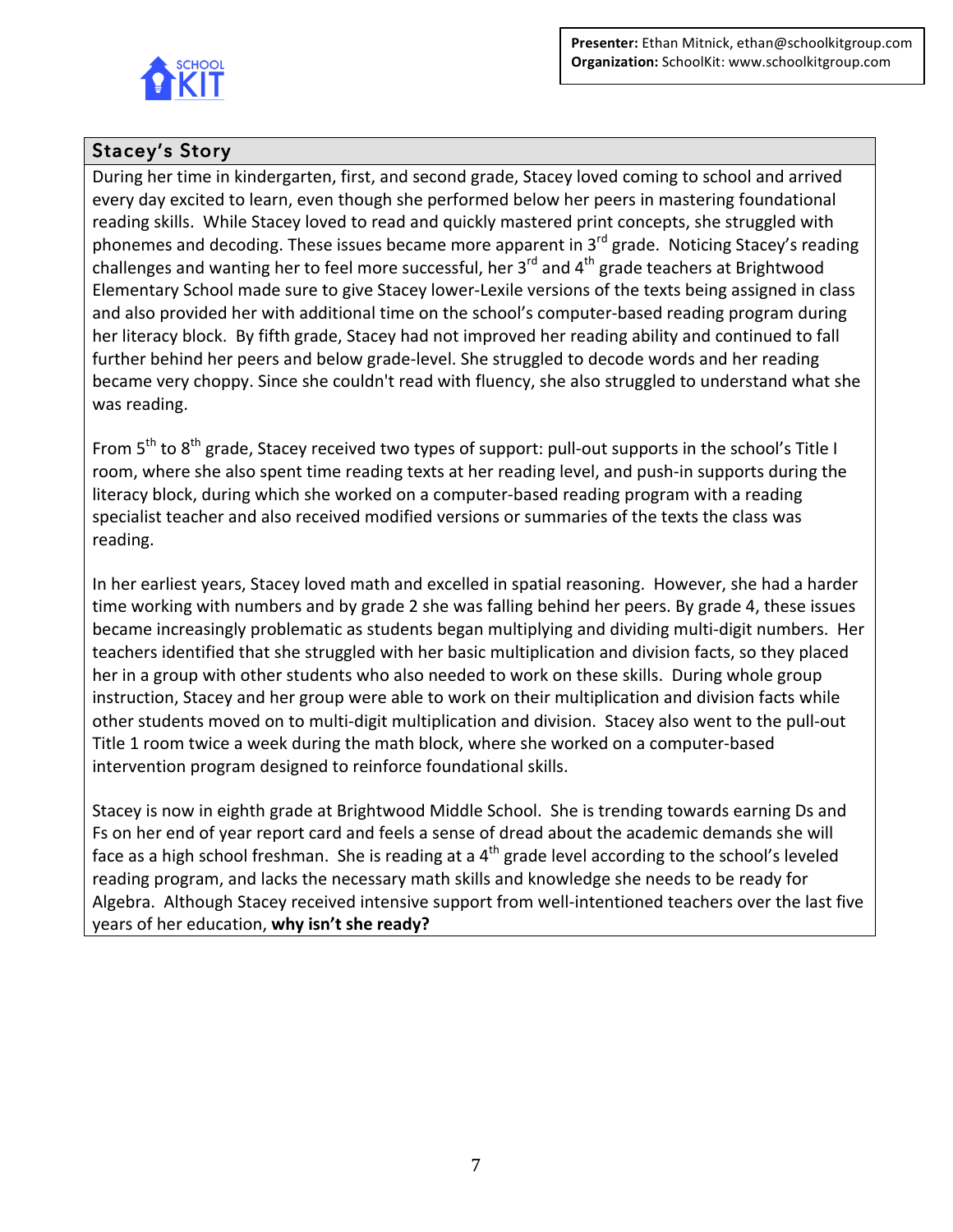**Presenter:** Ethan Mitnick, ethan@schoolkitgroup.com **Organization:** SchoolKit: www.schoolkitgroup.com



# Deficit Language Examples

- "You don't know my kids."
- "They can't do that."
- "She is never going to get it."
- "He needs an easier task."
- "They don't have help at home."
- "My kids aren't motivated."
- "She is an English Language Learner, so of course she can't "
- "I have all struggling students."
- "Our IEP students can't..."
- "That is my low group."
- "He can't focus for that long."
- "These students are below grade level."
- "Those kids have IEPs the Special Ed teacher deals with them"

#### **Louisiana's Theory of Action**

#### To support the success of every Louisiana student, we must work together to ensure the following **things are true:**

- 1. Every student has access to on-grade level instruction every day through a high-quality curriculum in the least restrictive environment.
- 2. Intervention should accelerate progress by preparing students for new learning, not remediating deficit areas.
	- a. For students who need additional support to achieve grade level standards, teachers should first employ the supports within the curriculum that scaffold learning during core instruction.
	- b. For students who persistently struggle, teachers should employ more intensive intervention; this should supplement, not replace the high-quality curriculum and embedded supports.
- 3. Educators who support struggling learners, including but not limited to general education, special education, English language, and reading interventionists, should be trained on the curriculum and should plan in a coordinated manner to ensure all students are prepared for Tier 1 content during core instruction and have support from their leadership in doing so.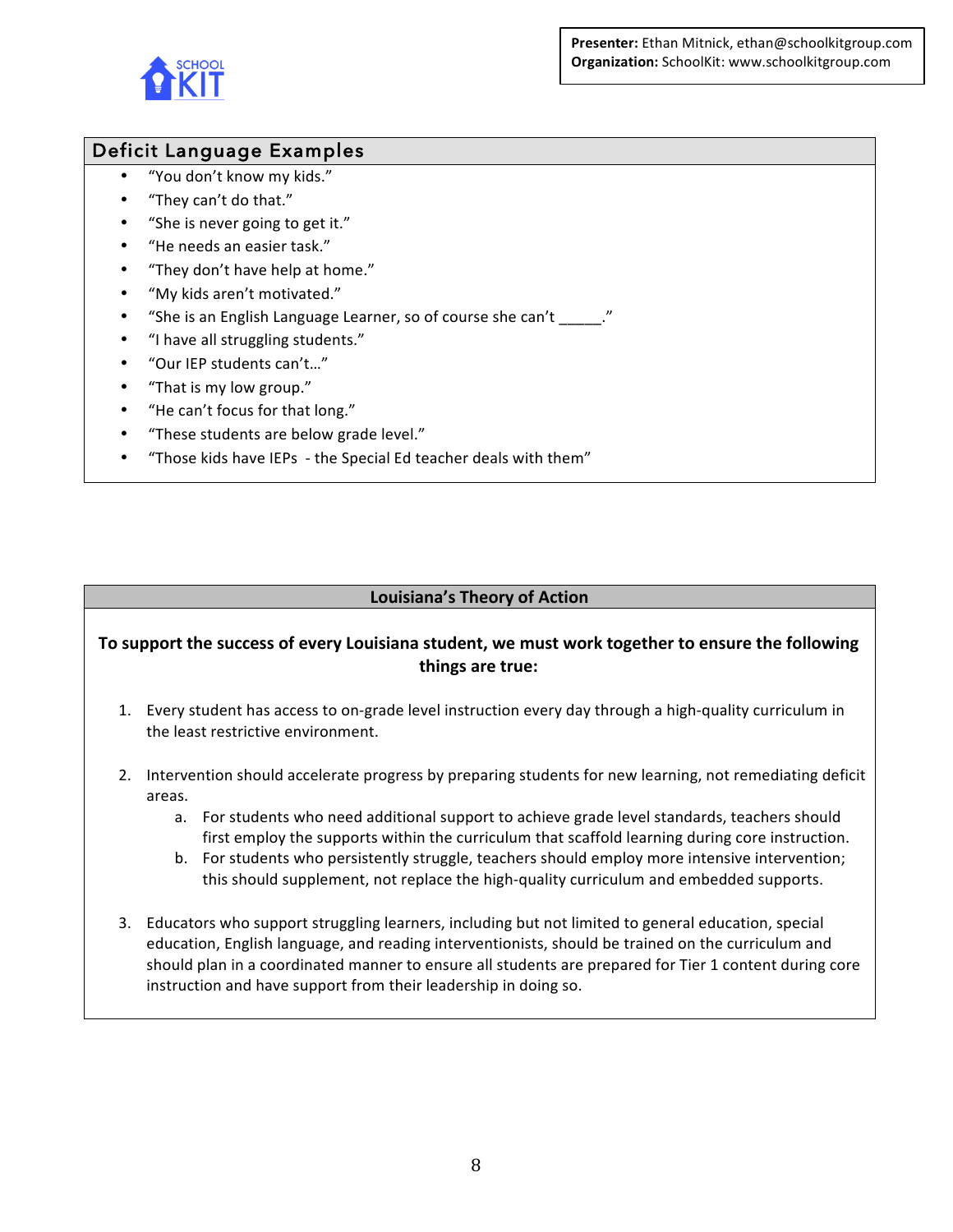

**LOUISIANA**



**Catalyzing Change**<br>in High School Mathematics in High S **Initiating Critical Co**  $\bigcup_{NCTM} \big|$  ".

#### About Catalyzing Change

In April 2018, NCTM published *Catalyzing Change in High School Mathematics: Initiating Critical Conversations.* Developed by high school teachers, district leaders, university faculty, and mathematicians, *Catalyzing Change* identifies the vexing issues that have long plagued high school mathematics education. The focus on high school mathematics education stems from the flat high school mathematics achievement over the last 30 years as compared to the progress made at the elementary and middle school levels. The mathematical learning opportunities students have—the content, the learning experiences and the support they receive—need to be examined and changed.

**NCTM Makes Key Recommendations in** *Catalyzing Change***:**

Eliminate student and teacher tracking\*

Teach all Essential Concepts in mathematics

Provide engaging and empowering mathematics instruction for every student\*

Offer high school students continuous and meaningful four-year mathematics instruction

\*Louisiana is implementing these recommendations.

ICL Math Day 3\_Grades 6-12 35

A Case Study in *Catalyzing Change in High School Mathematics*

# Intensive Algebra 1 Pilot

**Jill Cowart, Assistant Superintendent of Academic Content at the Louisiana Department of Education, and Chanda Johnson, Chief of Staf of Academic Content, talk about Louisiana's work to increase the number of ninth-grade students who successfully complete Algebra 1.**

#### **Challenge**

A signifcant percentage of Louisiana's students were struggling in math, leading to less than 60 percent of ninth-grade students successfully completing Algebra 1 in ninth grade. More than 7,000 of the ninth-grade students, about 13 percent, were not enrolled in Algebra 1 or a higher math course in 2016–2017, preventing them from having the opportunity to even attempt on-grade-level work.

Algebra 1 is a gateway course that not only leads to higher level math courses but also has been shown to predict the probability of students graduating on time. The California Dropout Research Project found that controlling for all other variables, students who passed Algebra 1 by the end of their freshman year increased the odds of graduating on time by more than 75 percent (Silver et al. 2008). Louisiana studied its own graduation data and found similar trends. Recognizing this reality, Louisiana set out to improve the opportunities for its students.

#### Opportunity

The challenge for Louisiana was to increase the number of ninth graders who successfully completed Algebra 1. In 2017, Louisiana began the development of the Intensive Algebra 1 Pilot. The state determined three elements that were essential for the pilot to be successful:

- High-quality Algebra 1 curriculum with intensive resources that aligned to appropriate prerequisite math work and given to students "just in time" for on-grade-level learning
- Extended time for students
- Teacher support and collaboration

Louisiana worked for more than a year with schools and vendors to develop and implement high-quality curricula with appropriate, aligned supports and wrap-around training. The curriculum options all embody a standards-aligned Algebra 1 curriculum with a robust set of foundational materials.

To accommodate the need for connected prerequisite math work, all piloting schools provided extended time, typically in the form of a two-period time